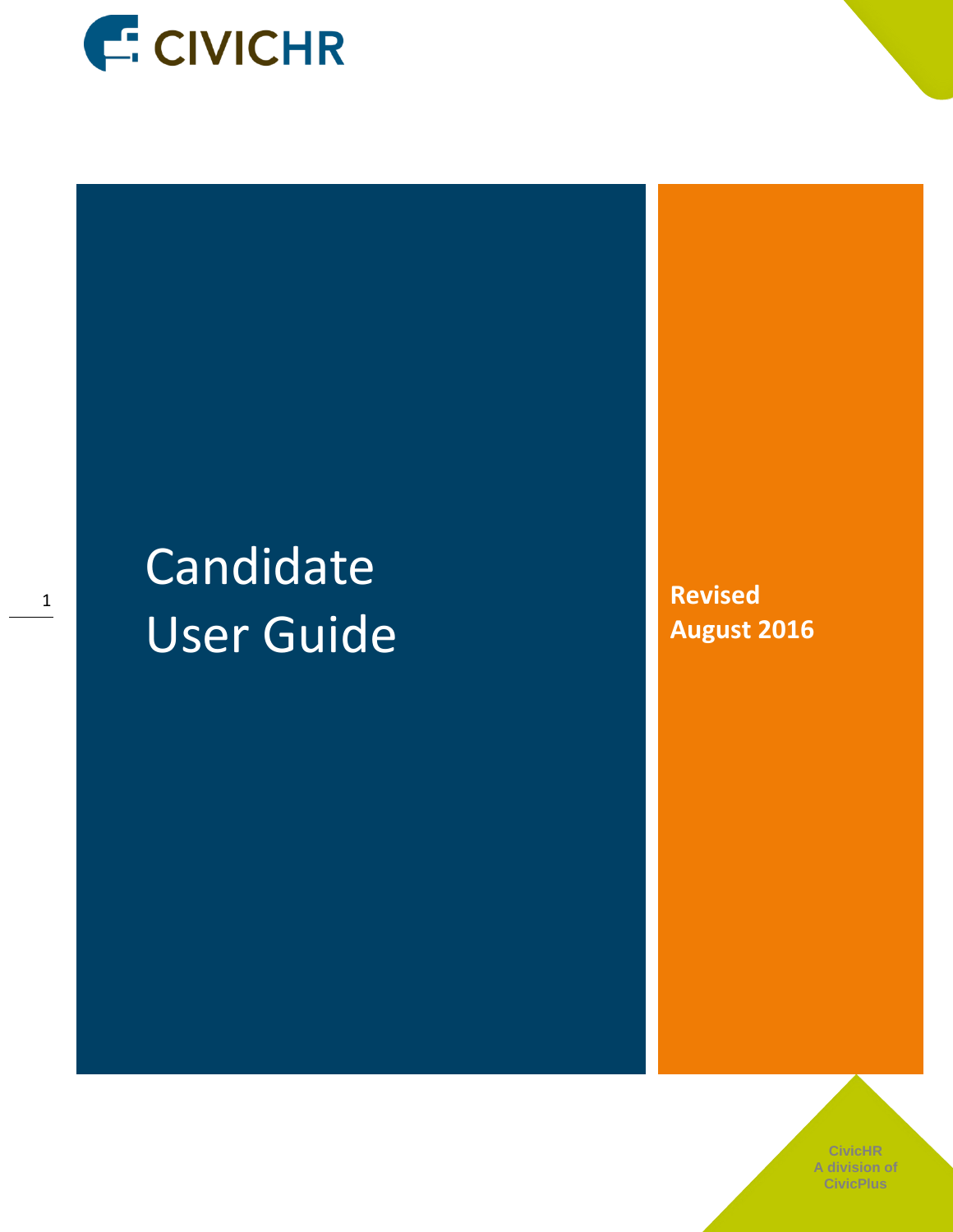

# **Table of Contents**

| What if I have already submitted my application but need to attach more documentation?13           |  |
|----------------------------------------------------------------------------------------------------|--|
| What if I am trying to login but it keeps telling me my username and/or password is incorrect?13   |  |
| I am trying to reset my password, but it tells me that my email address is not in your records? 13 |  |
| I am trying to create a new account, but it says that my email is already in use. 13               |  |
|                                                                                                    |  |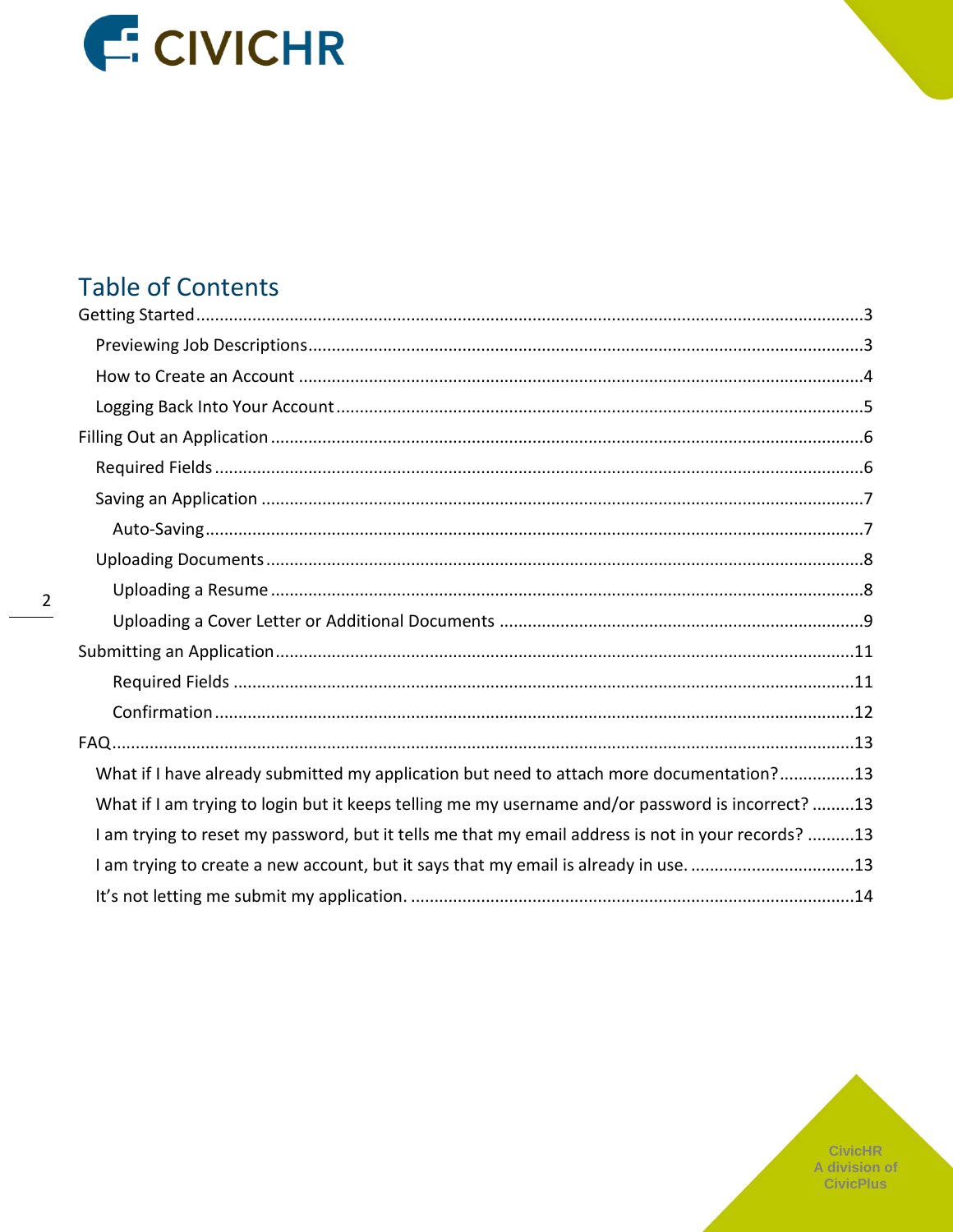

## <span id="page-2-0"></span>Getting Started

All available jobs are listed on the career portal. This can be accessed by going to https://txhidalgocounty.civicplus.com/

## <span id="page-2-1"></span>Previewing Job Descriptions

| <b>Water Plant Operator I</b>                                          |                    |                  |
|------------------------------------------------------------------------|--------------------|------------------|
| City Hall   Modern City, KS                                            |                    |                  |
| <b>Administrative   None</b>                                           |                    |                  |
| Open Until: September 23, 2016 at 03:52 PM CST<br><b>Weekly Hours:</b> |                    |                  |
|                                                                        |                    |                  |
|                                                                        | <b>∕</b> Apply Now | <b>E</b> Details |
|                                                                        |                    |                  |
| Share this job                                                         |                    |                  |
|                                                                        |                    |                  |
| Area Supervisor, Parks, Squares And Facilities                         |                    |                  |
| City Hall   Modern City, KS                                            |                    |                  |
| <b>Parks and Recreation   None</b>                                     |                    |                  |
| Open Until: January 1, 2017 at 11:00 PM CST                            |                    |                  |
| <b>Weekly Hours:</b>                                                   |                    |                  |
|                                                                        |                    |                  |
|                                                                        | <b>∕</b> Apply Now | <b>E</b> Details |
|                                                                        |                    |                  |
| Share this job                                                         |                    |                  |
|                                                                        |                    |                  |
| <b>Summer Camp Leader</b>                                              |                    |                  |
| <b>Sheriff   Modern City, KS</b>                                       |                    |                  |
| <b>Administrative   None</b>                                           |                    |                  |
| Open Until: September 1, 2016 at 03:00 PM CST                          |                    |                  |
| <b>Weekly Hours:</b>                                                   |                    |                  |
|                                                                        |                    |                  |
|                                                                        | ✔ Apply Now        | <b>E</b> Details |
|                                                                        |                    |                  |
| Share this job                                                         |                    |                  |
|                                                                        |                    |                  |

To get more information about a job, click on "Details".



You can click on "Back to all Jobs" to return to the full job list. When you are ready to apply for a job, click on "Apply Now".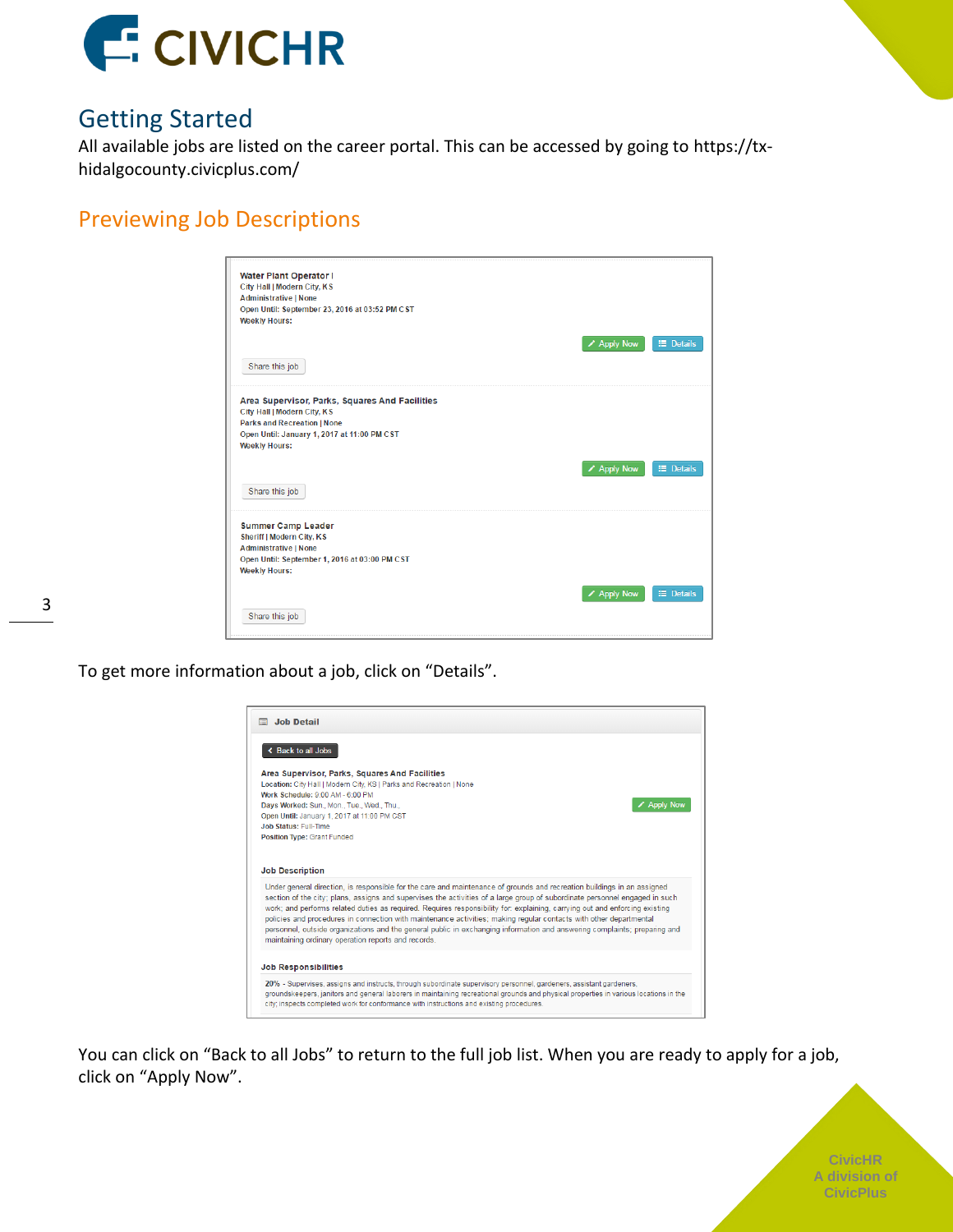

### <span id="page-3-0"></span>How to Create an Account

When you are ready to apply click on "Apply Now" on the job for which you want to apply.

| Area Supervisor, Parks, Squares And Facilities |                    |                  |
|------------------------------------------------|--------------------|------------------|
| City Hall   Modern City, KS                    |                    |                  |
| <b>Parks and Recreation   None</b>             |                    |                  |
| Open Until: January 1, 2017 at 11:00 PM CST    |                    |                  |
| <b>Weekly Hours:</b>                           |                    |                  |
|                                                | $\angle$ Apply Now | <b>E</b> Details |
| Share this job                                 |                    |                  |

If this is your first time logging in, you will need to create an account. Use the form on the right-hand side of the page to setup your account. You will need a valid email in order to apply.

| <b>Sign In</b>                                   | <b>Create Your Account</b>      |
|--------------------------------------------------|---------------------------------|
| Sign in using your registered account:           | Create your free account:       |
| å<br>Email                                       | John                            |
| P<br>Password                                    | Doe                             |
| Sign In<br>Forgot your Password   Privacy Policy | john.doe.candidate@civichr.com  |
| <b>E CIVICHR</b>                                 | john.doe.candidate@civichr.com  |
|                                                  | ------------------------------- |
|                                                  | ******************************  |
|                                                  | Get Audio Code                  |
|                                                  | 4NHT3                           |
|                                                  | Register                        |

**CivicHR A division of CivicPlus**

Click "Register" when you are done. This will take you into your application.

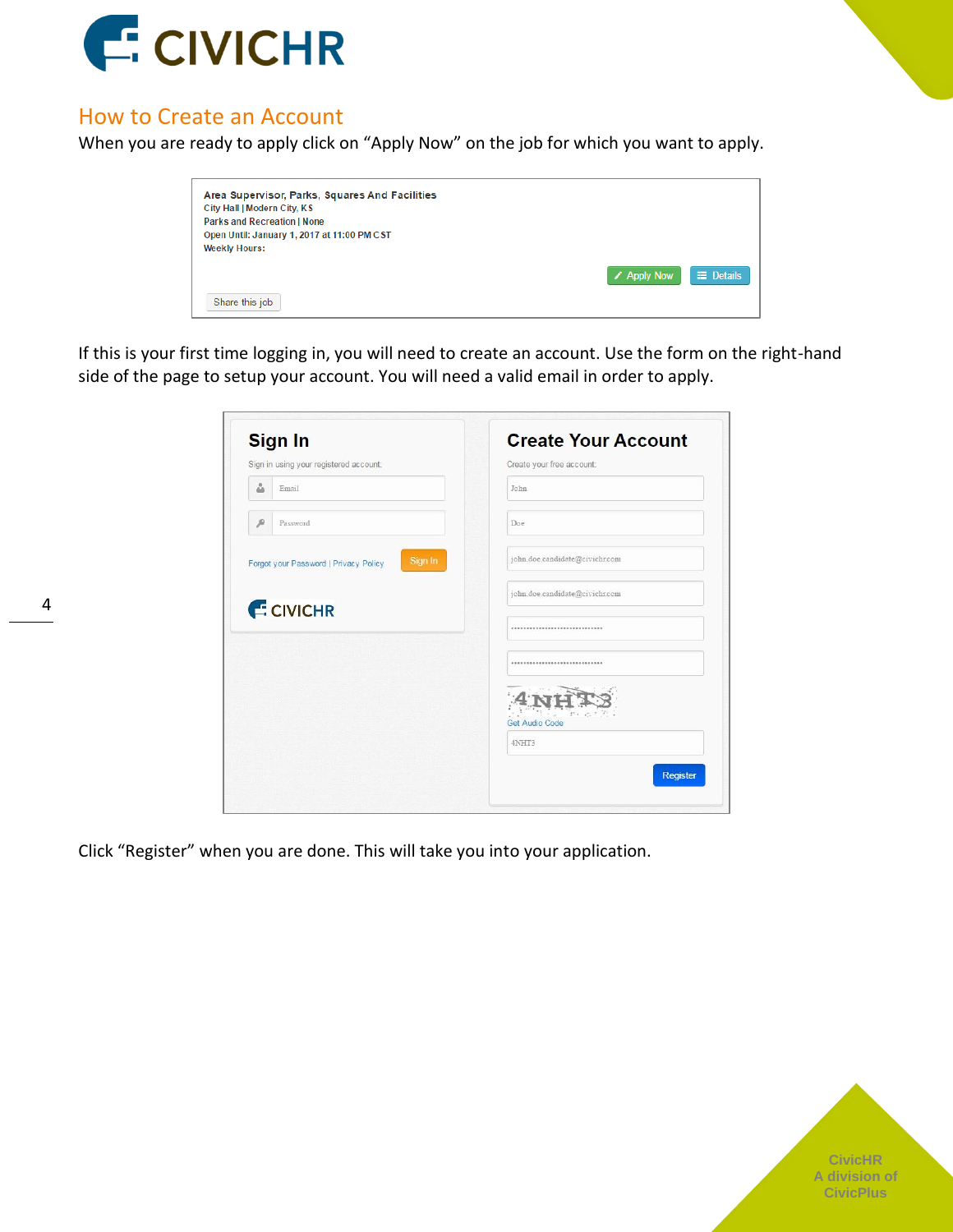

## <span id="page-4-0"></span>Logging Back Into Your Account

When you are ready to apply to a new job, and you already have an account, click on "Apply Now" on the job for which you wish to apply.

| Area Supervisor, Parks, Squares And Facilities |                                 |
|------------------------------------------------|---------------------------------|
| City Hall   Modern City, KS                    |                                 |
| <b>Parks and Recreation   None</b>             |                                 |
| Open Until: January 1, 2017 at 11:00 PM CST    |                                 |
| <b>Weekly Hours:</b>                           |                                 |
|                                                | $\equiv$ Details<br>✔ Apply Now |
| Share this job                                 |                                 |

On the Sign-In and Registration Screen, use the form on the left-hand side to enter in your user name and password. Click "Sign-In".

| <b>Sign In</b>                                   | <b>Create Your Account</b> |
|--------------------------------------------------|----------------------------|
| Sign in using your registered account:           | Create your free account:  |
| å<br>john.doe.candidate@civichr.com              | First Name                 |
| ₽<br>,,,,,,,,,,,,,,,,,,,,,,,,,,,,,,,             | Last Name                  |
| Sign In<br>Forgot your Password   Privacy Policy | Email                      |
| <b>E CIVICHR</b>                                 | Confirm Email              |
|                                                  | Password                   |
|                                                  | Confirm Password           |
|                                                  |                            |
|                                                  | <b>Get Audio Code</b>      |
|                                                  |                            |
|                                                  | Register                   |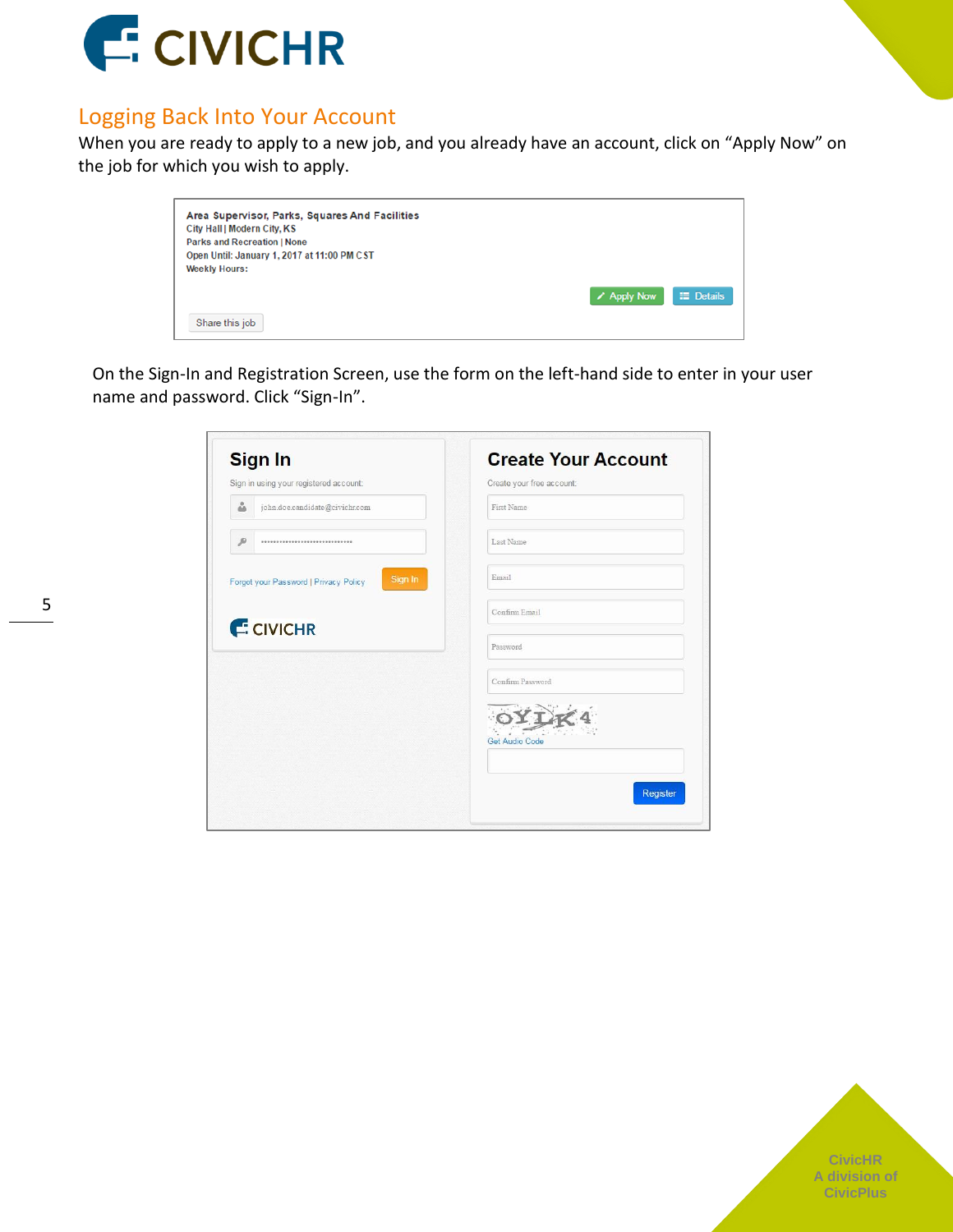

# <span id="page-5-0"></span>Filling Out an Application

After you login, you will be presented with the application that you will need to complete in order to be considered for the position. Please fill out the application to the best of your abilities.

| <b>CP Support Staff</b>                                                                                                                     |                                                                                                                                                                                                                                                                                         | John Doe -                  |                        |                                            |
|---------------------------------------------------------------------------------------------------------------------------------------------|-----------------------------------------------------------------------------------------------------------------------------------------------------------------------------------------------------------------------------------------------------------------------------------------|-----------------------------|------------------------|--------------------------------------------|
| <b>Area Supervisor,</b>                                                                                                                     | <b>General Job Application</b>                                                                                                                                                                                                                                                          |                             |                        |                                            |
|                                                                                                                                             |                                                                                                                                                                                                                                                                                         |                             |                        |                                            |
| <b>Parks, Squares And</b>                                                                                                                   | CIVICHR <sup>1000</sup> Oak St suite 19                                                                                                                                                                                                                                                 |                             |                        |                                            |
| <b>Facilities</b>                                                                                                                           |                                                                                                                                                                                                                                                                                         |                             |                        |                                            |
| Welcome                                                                                                                                     | Please take your time to fill out all areas of the application. Be as complete and accurate as possible. If there is a question you are unsure of,<br>leave it blank. If you are notified that a field is required, please complete it to the best of your knowledge before submitting. |                             |                        |                                            |
| Please take your time to fill out all areas<br>of the application. Be as complete and<br>accurate as possible. If there is a                | <b>Personal Information</b>                                                                                                                                                                                                                                                             |                             |                        |                                            |
| question you are unsure of, leave it<br>blank. Only items with a red * are                                                                  | First Name*                                                                                                                                                                                                                                                                             | <b>Middle Name</b>          | Last Name*             |                                            |
| required to be completed; however,                                                                                                          | John                                                                                                                                                                                                                                                                                    |                             | Doe                    |                                            |
| completion of employer and reference<br>information would be helpful during the<br>review process as well as attaching a<br>current resume. | <b>Alternate Names</b>                                                                                                                                                                                                                                                                  |                             |                        |                                            |
| test                                                                                                                                        |                                                                                                                                                                                                                                                                                         |                             |                        |                                            |
| <b>Save Progress</b>                                                                                                                        | Address 1*                                                                                                                                                                                                                                                                              | <b>Address 2</b>            | City <sup>*</sup>      |                                            |
| <b>Submit Application</b>                                                                                                                   | State <sup>*</sup>                                                                                                                                                                                                                                                                      | Zip Code*                   | County <sup>*</sup>    |                                            |
|                                                                                                                                             | -Please Select State-                                                                                                                                                                                                                                                                   | $\boldsymbol{\mathrm{v}}$   |                        |                                            |
| <b>E</b> Resume Upload                                                                                                                      |                                                                                                                                                                                                                                                                                         |                             |                        |                                            |
| 1. Click Select to browse and                                                                                                               | <b>F-mail Address</b>                                                                                                                                                                                                                                                                   | Primary Phone*              | <b>Alternate Phone</b> |                                            |
| select resume.<br>2. Click red Upload Resume<br>button to upload.                                                                           | john.doe.candidate@civichr.com                                                                                                                                                                                                                                                          |                             |                        |                                            |
| .pdf, .txt, .doc, .docx., .xls, xlsx files only.<br>Select<br><b>Upload Resume</b>                                                          | What is your desired salary range? *                                                                                                                                                                                                                                                    | Dates Available for work? * | 圃                      |                                            |
|                                                                                                                                             | If you are under 18, can you show proof of a work permit? *                                                                                                                                                                                                                             |                             |                        | Type of employment desired? *<br>Full-Time |
|                                                                                                                                             | ◯ Yes ◯ No ◯ Not Applicable<br>Have you ever heen employed here before? *                                                                                                                                                                                                               |                             |                        | Dort-Time                                  |

6

(This is a sample application and may or may not look similar to the application you will be using)

#### <span id="page-5-1"></span>Required Fields

Fields that are required are noted with a red \* next to them. You will not be allowed to submit your application until all of these fields are filled in. If you miss a field and try to submit, they will be highlighted with a red "Required" next to them.

| Dates Available for work? * Required |  |
|--------------------------------------|--|
|                                      |  |

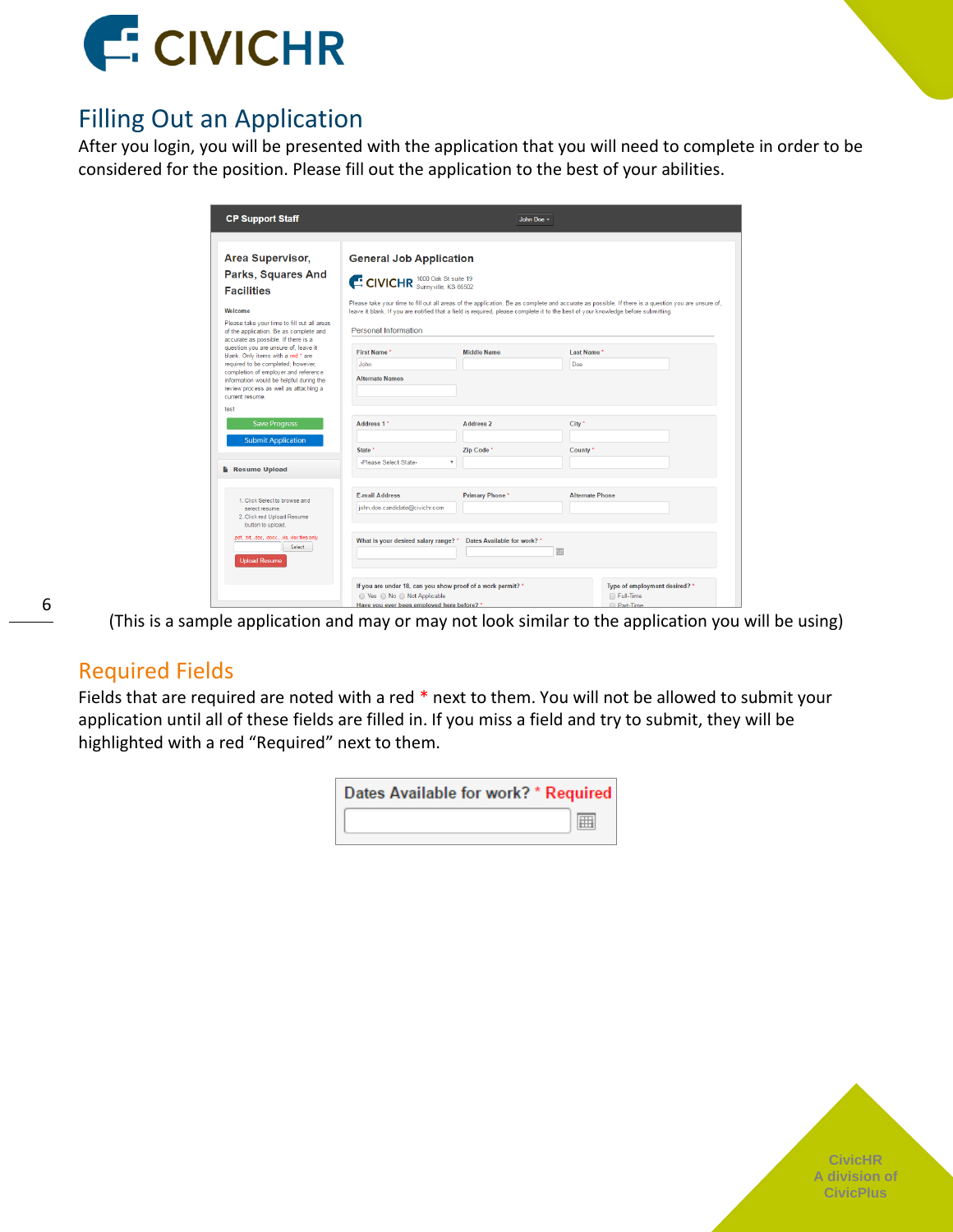

## <span id="page-6-0"></span>Saving an Application

Periodically, you may wish to save your progress. Use the green "Save Progress" on the left and bottom of the application. NOTE: THIS WILL ONLY SAVE YOUR APPLICATION. IT HAS NOT BEEN SUBMITED FOR CONSIDERATION.



(Top Left-Hand Corner) (Bottom of the Application)

## <span id="page-6-1"></span>Auto-Saving

7

Every 5 minutes, the Auto-Save will save your application. You will know this is happening when a green alert shows up at the top of application.



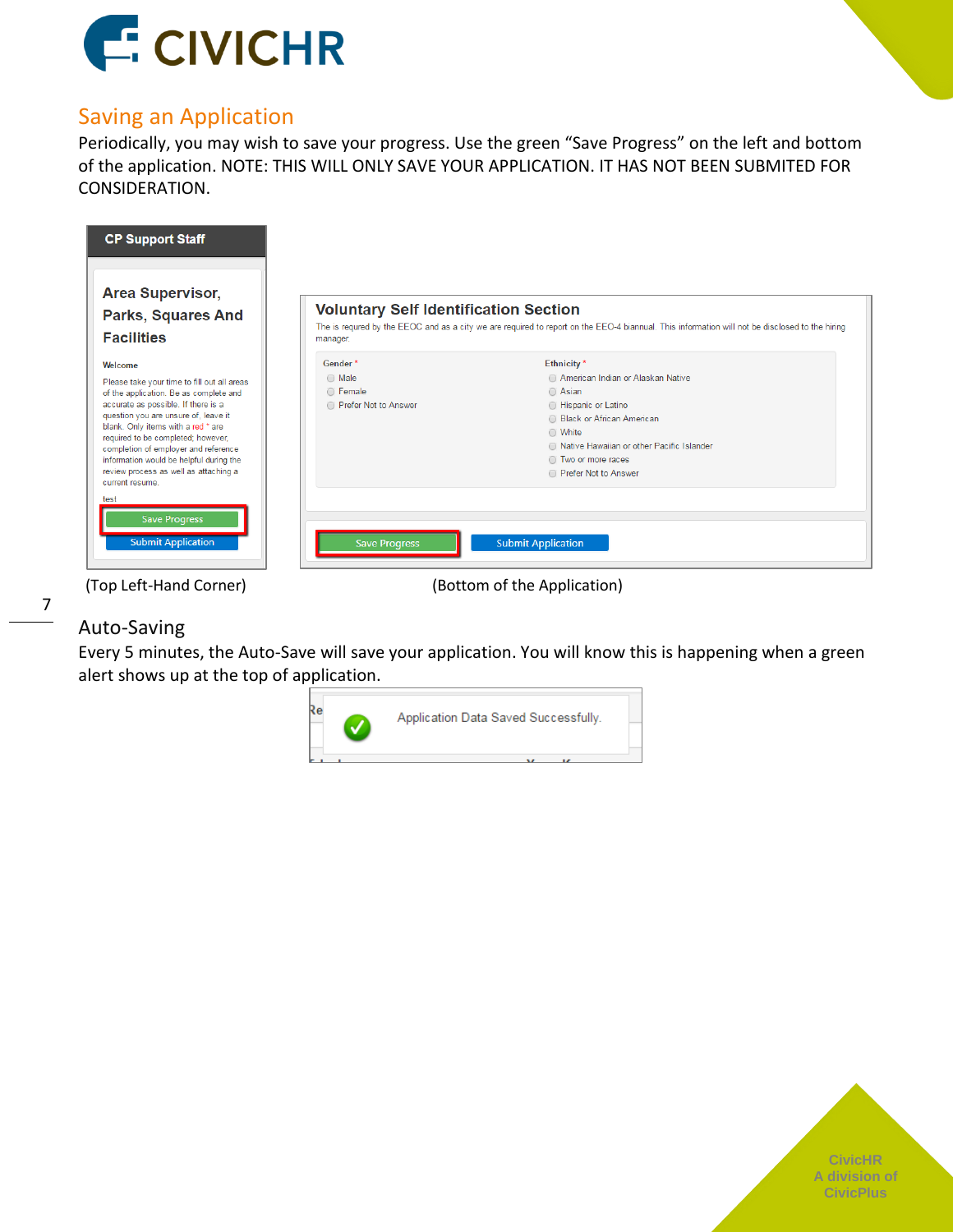

## <span id="page-7-0"></span>Uploading Documents

You may wish to upload a resume or cover letter as supplemental materials or they may be required in order to apply for the position. Read the instructions on the application carefully so that you can upload all required documentation.

#### <span id="page-7-1"></span>Uploading a Resume

Use the "Resume Upload" Section to upload a resume. The uploader will accept PDF, TXT, DOC, DOCX, XLS, and XLSX. It will accept up to 3MB but it is recommend to upload files that are less than 1.5MB.



- Select the file you want to upload by clicking the "Select" button.
- This will open a prompt to your file directory to select a file
- Click "Open".
- Once you return to your application, click "Upload Resume".

#### DON'T FORGET TO CLICK "UPLOAD RESUME"!!!

Once you have uploaded your resume, the whole box will turn green informing you that your resume was successfully uploaded.

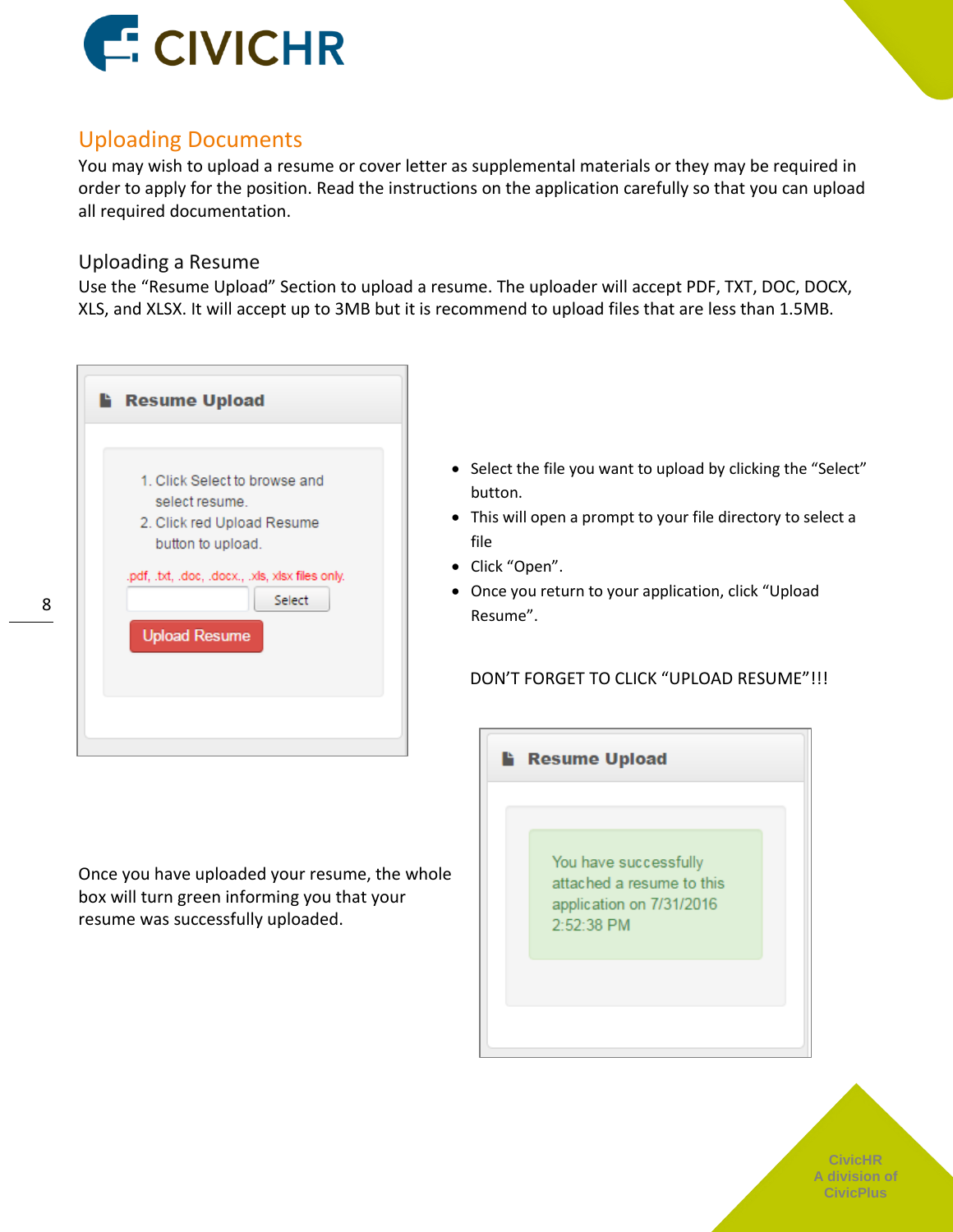

#### <span id="page-8-0"></span>Uploading a Cover Letter or Additional Documents

Use the second upload section called, "Document Upload". It is located right below the area for your resume.



You will need to select a document type but using the dropdown. This informs the administrator of what type of document you are uploading.

- Next click "Select" to go to your file directory"
- Select the file you would like to upload and click, "Open".
- Click the red "Upload Documents" button.

DON'T FORGET TO CLICK "UPLOAD DOCUMENTS".

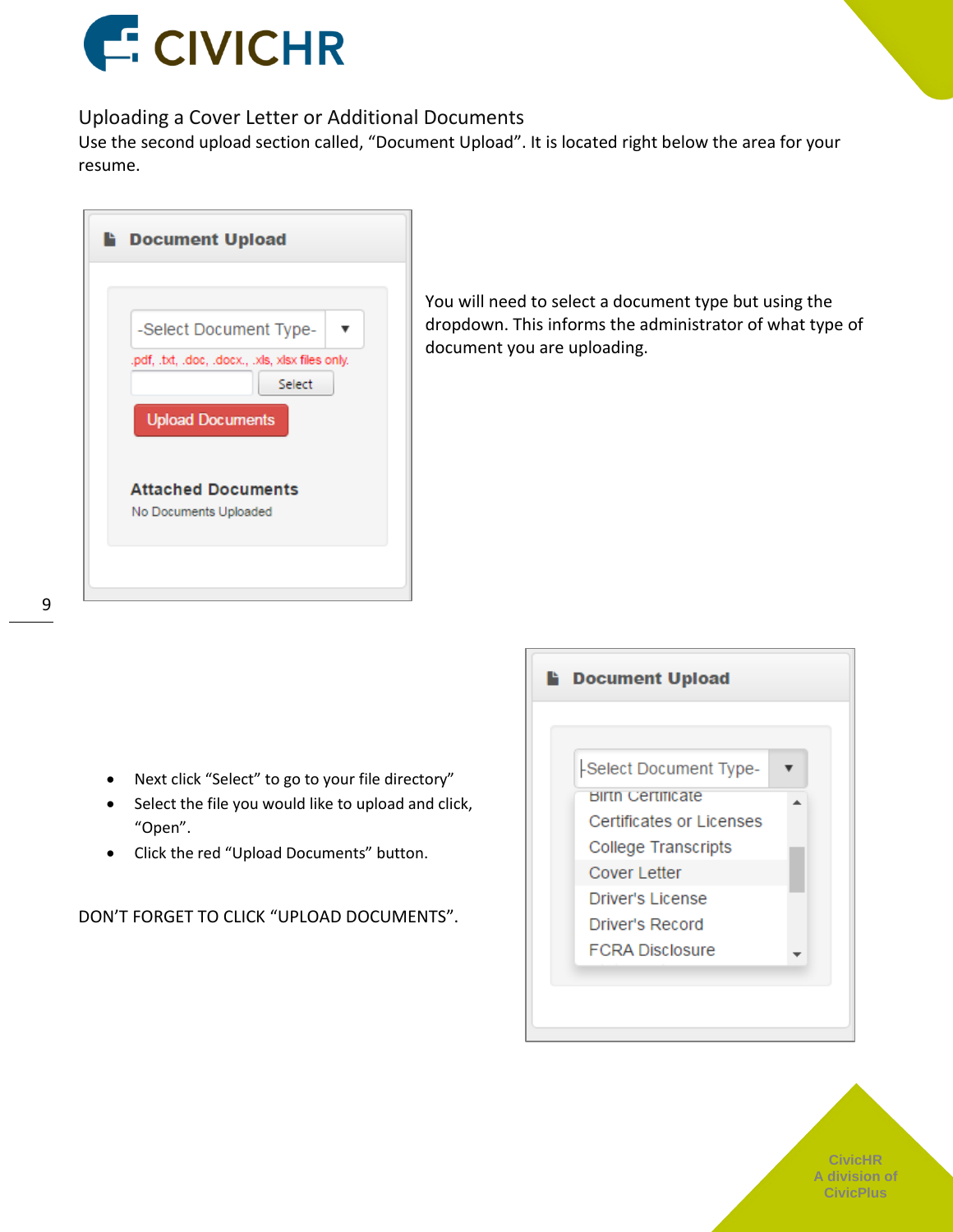

You can repeat these steps as many times as needed until you have finished attaching all of your documentation. You will see a list of your attached documents (except your resume which is uploaded above) under the header "Attached Documents".

| <b>Document Upload</b>                                                                                              |
|---------------------------------------------------------------------------------------------------------------------|
| <b>College Transcripts</b><br>.pdf, .txt, .doc, .docx., .xls, xlsx files only.<br>Select<br><b>Upload Documents</b> |
| <b>Attached Documents</b><br>TestCoverLetter.pdf                                                                    |
| Transcripts.pdf                                                                                                     |
|                                                                                                                     |

You can remove a document that you have uploaded by clicking the red "X" next to its name.



10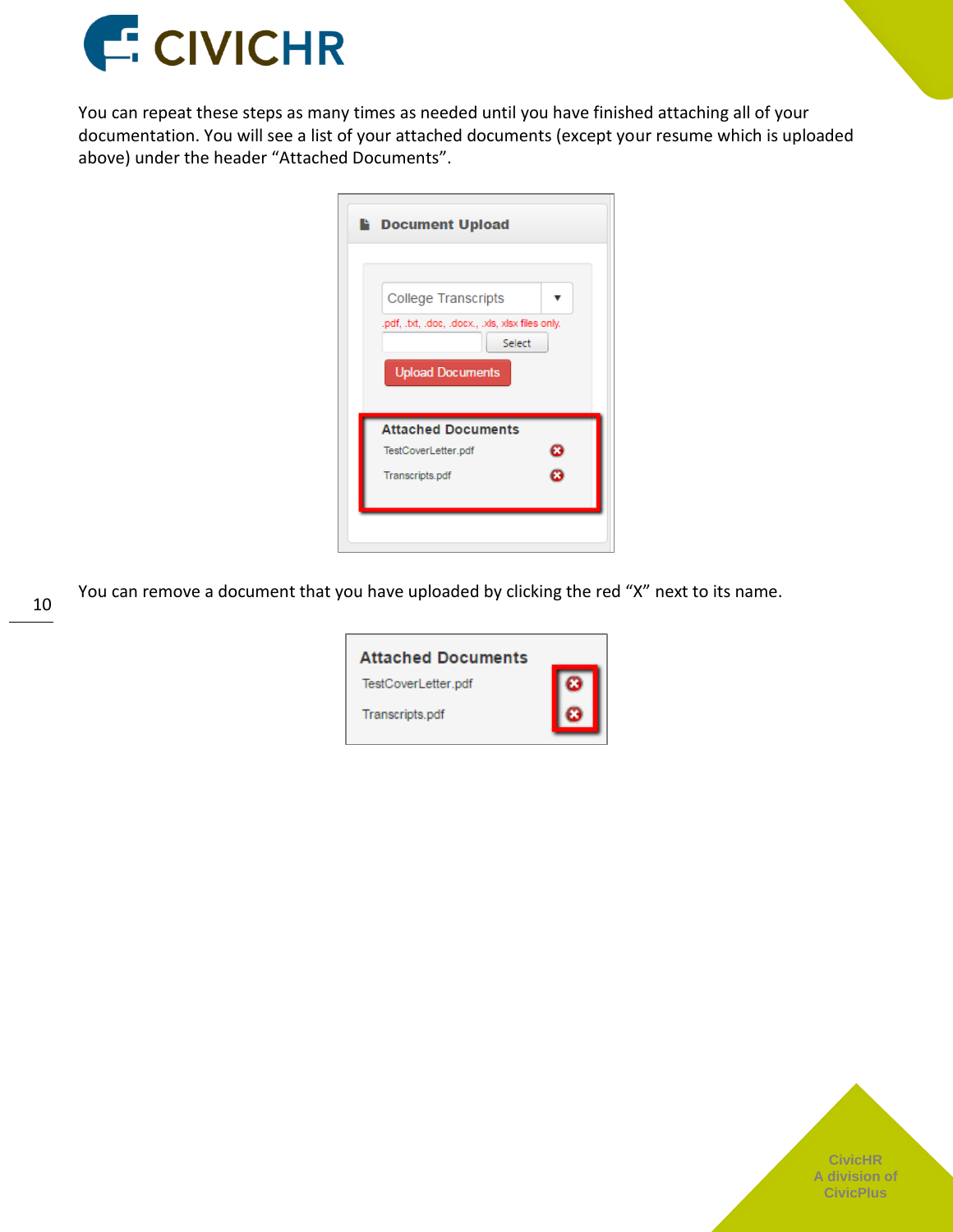

# <span id="page-10-0"></span>Submitting an Application

When you are done with your application and are ready to submit, use the blue "Submit Application" buttons located at the left and bottom of the application.

NOTE: AFTER YOU SUBMIT YOUR APPLICATION YOU WILL NO LONGER BE ALLOWED TO EDIT IT.

| <b>Area Supervisor,</b><br><b>Parks, Squares And</b><br><b>Facilities</b><br>Welcome<br>Please take your time to fill out all areas<br>of the application. Be as complete and                                                                                                                                  | <b>Voluntary Self Identification Section</b><br>The is requred by the EEOC and as a city we are required to report on the EEO-4 biannual. This information will not be disclosed to the hiring<br>manager.                                                                                         |  |
|----------------------------------------------------------------------------------------------------------------------------------------------------------------------------------------------------------------------------------------------------------------------------------------------------------------|----------------------------------------------------------------------------------------------------------------------------------------------------------------------------------------------------------------------------------------------------------------------------------------------------|--|
| accurate as possible. If there is a<br>question you are unsure of, leave it<br>blank. Only items with a red * are<br>required to be completed; however,<br>completion of employer and reference<br>information would be helpful during the<br>review process as well as attaching a<br>current resume.<br>test | Ethnicity <sup>*</sup><br>Gender*<br>◯ Male<br>American Indian or Alaskan Native<br>◯ Female<br>◯ Asian<br>Prefer Not to Answer<br>Hispanic or Latino<br>◯ Black or African American<br>◯ White<br>A Native Hawaiian or other Pacific Islander<br><b>Two or more races</b><br>Prefer Not to Answer |  |
| <b>Save Progress</b><br><b>Submit Application</b>                                                                                                                                                                                                                                                              | <b>Submit Application</b><br><b>Save Progress</b>                                                                                                                                                                                                                                                  |  |
| (Top Left-Hand Corner)                                                                                                                                                                                                                                                                                         | (Bottom of the Application)                                                                                                                                                                                                                                                                        |  |

Additionally, applications will only be accepted up until the time the position closes. Please keep note of this as your application will not be accepted after the close time.

#### <span id="page-10-1"></span>Required Fields

11

If you did not fill in all the required fields, you will get a notification at the top of your screen instructing you to complete these fields.



These fields will be marked with a red "Required" Next to them.

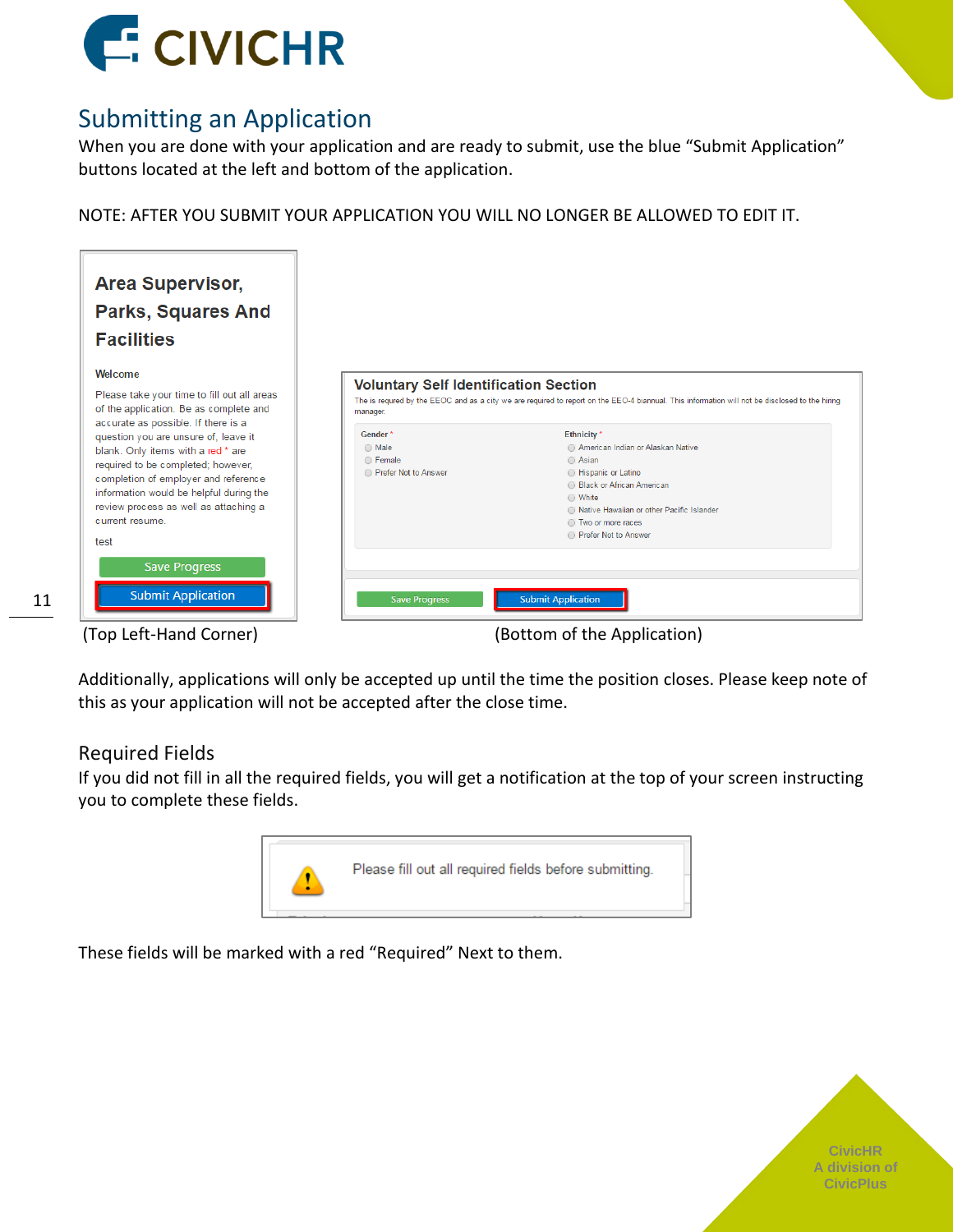

#### <span id="page-11-0"></span>Confirmation

After you click "Submit Application" you will be taken to a confirmation screen. If you see this screen, your application has been successful, you may also receive a confirmation email.

#### **CP Support Staff**

John Doe -

# **Application Submitted Successfully**

Thank you for your interest of employment with our organization. Your application has been successfully submitted. We will contact you if your qualifications match one of our positions.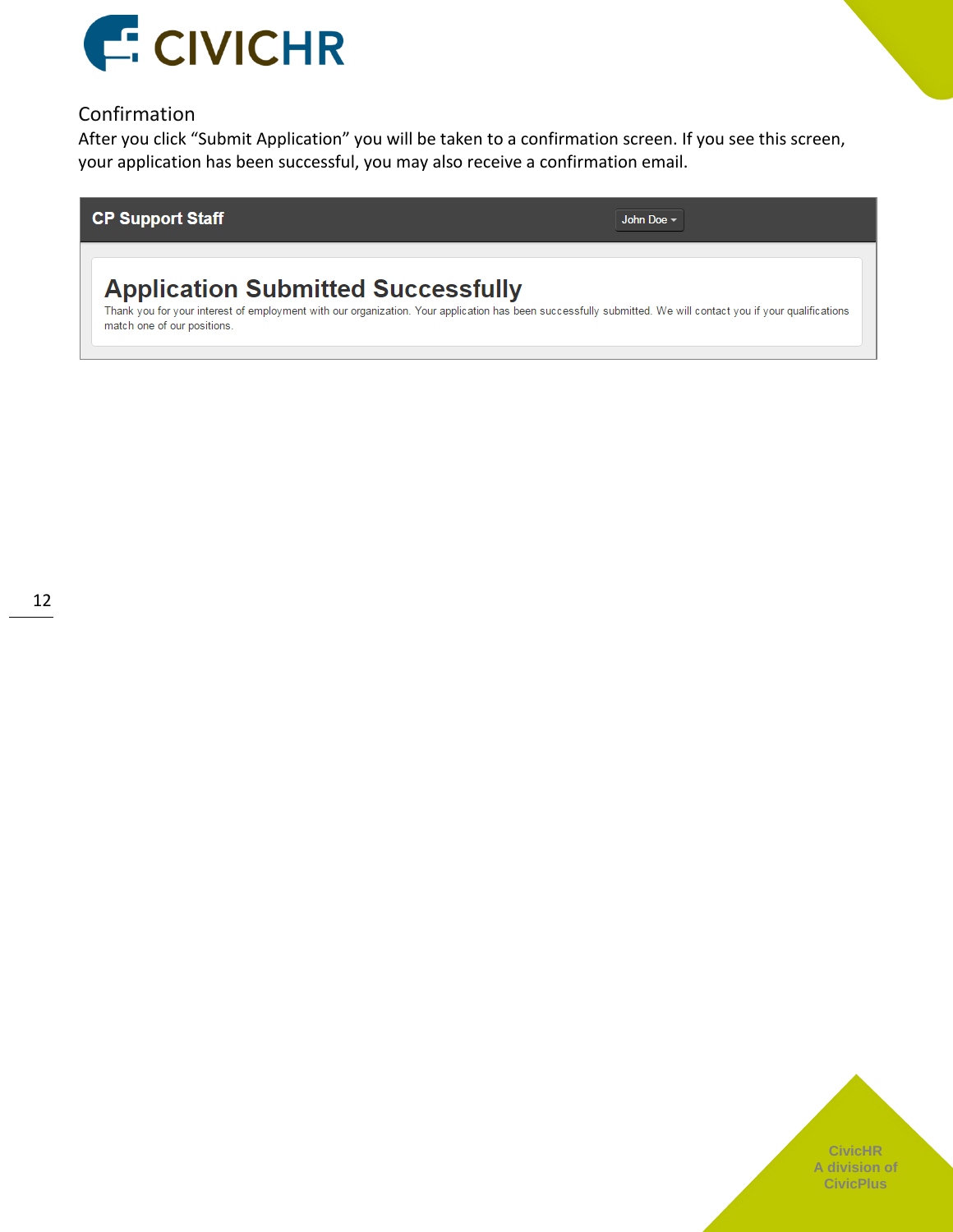

# <span id="page-12-0"></span>FAQ

## <span id="page-12-1"></span>What if I have already submitted my application but need to attach more documentation?

After you have submitted your application, you won't be allowed to edit the application itself, but you can edit the documents you have attached. If the posting is still available, click on "Apply Now" and enter in your login information. This will take you to a new screen where you can edit your attached documents.

| Your application has already been submitted<br>Your application and all resources were submitted successfully on 7/31/2016 8:24:47 PM. If you need to upload additional documents to your application,<br>please use the form below.<br>View all jobs<br><b>b</b> Document Manager<br>Please use the form below to upload any additional documentation that you may have missed when you submitted your application.<br>-Select Document Type-<br>$\mathbf v$<br>Select<br><b>Upload Documents</b><br><b>Attached Documents</b><br>Resume.pdf<br>ø<br>TestCoverLetter.pdf<br>ø | <b>CP Support Staff</b> | John Doe - |
|--------------------------------------------------------------------------------------------------------------------------------------------------------------------------------------------------------------------------------------------------------------------------------------------------------------------------------------------------------------------------------------------------------------------------------------------------------------------------------------------------------------------------------------------------------------------------------|-------------------------|------------|
|                                                                                                                                                                                                                                                                                                                                                                                                                                                                                                                                                                                |                         |            |
|                                                                                                                                                                                                                                                                                                                                                                                                                                                                                                                                                                                |                         |            |
|                                                                                                                                                                                                                                                                                                                                                                                                                                                                                                                                                                                |                         |            |
|                                                                                                                                                                                                                                                                                                                                                                                                                                                                                                                                                                                |                         |            |
|                                                                                                                                                                                                                                                                                                                                                                                                                                                                                                                                                                                |                         |            |
|                                                                                                                                                                                                                                                                                                                                                                                                                                                                                                                                                                                |                         |            |
|                                                                                                                                                                                                                                                                                                                                                                                                                                                                                                                                                                                |                         |            |
|                                                                                                                                                                                                                                                                                                                                                                                                                                                                                                                                                                                |                         |            |
| Transcripts.pdf<br>ø                                                                                                                                                                                                                                                                                                                                                                                                                                                                                                                                                           |                         |            |

## <span id="page-12-2"></span>What if I am trying to login but it keeps telling me my username and/or password is incorrect?

If you have forgotten your password, you can reset it by clicking on "Forgot your Password". Follow the prompts to reset your password.

## <span id="page-12-3"></span>I am trying to reset my password, but it tells me that my email address is not in your records?

This means that we do not have account registered to that email address. You should use the right-hand side of the screen to register for a new account with that email address.

## <span id="page-12-4"></span>I am trying to create a new account, but it says that my email is already in use.

This means we already have an account setup with that email address. If you think this is a mistake please contact your system administrator. Otherwise, you can use the "Forgot your Password" link to reset your password.